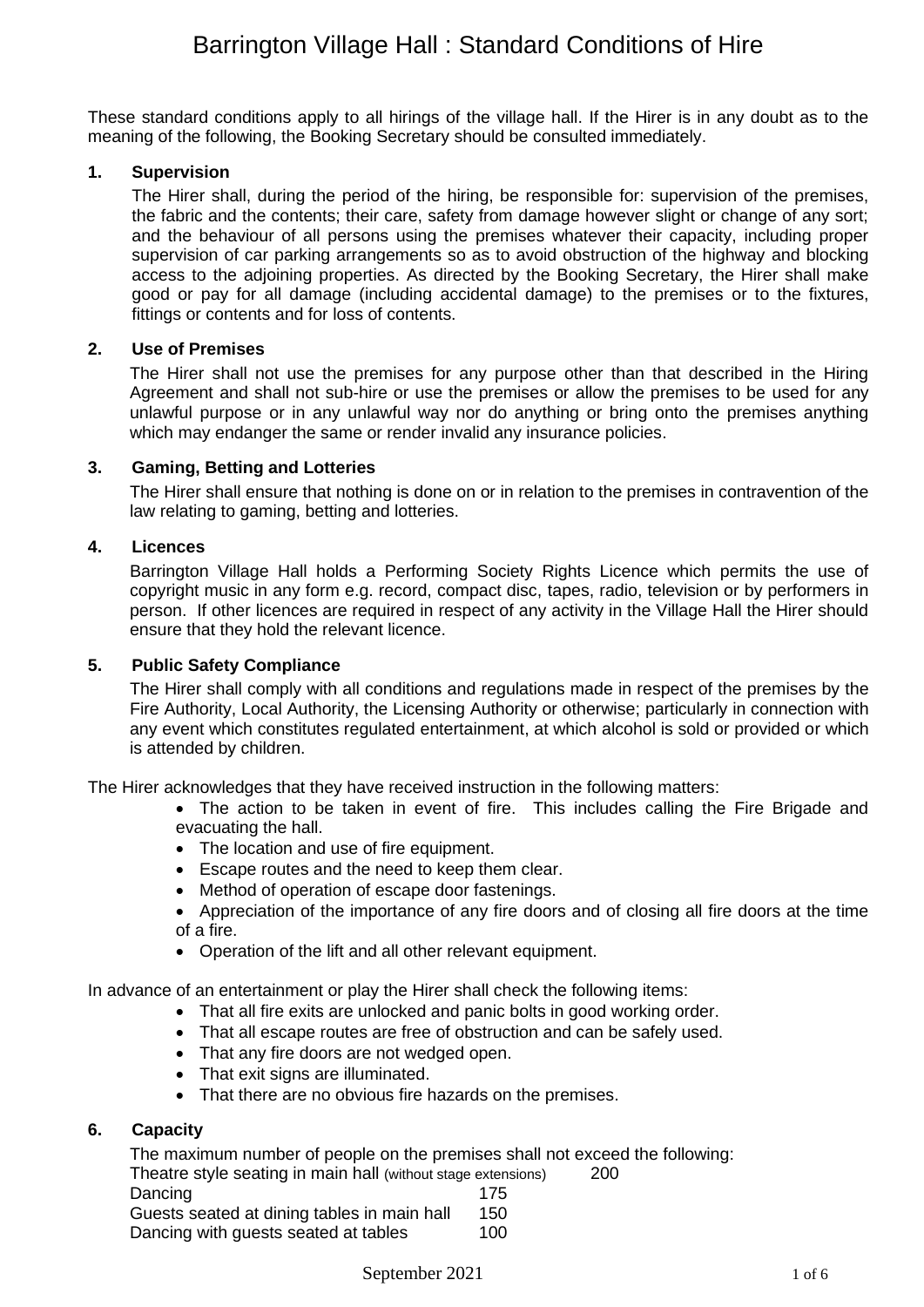| Committee room          | <b>20</b> |
|-------------------------|-----------|
| Lyle Room $(1st floor)$ | -60       |

# **7. Supervision**

The Hirer shall ensure that there are at least the number of competent attendants on duty on the premises as detailed below, to assist people entering and leaving, none of whom shall be less than 18 years of age. Where supervisory numbers are covered in relevant regulations/legislation they shall apply.

All persons on duty shall have been instructed as to their essential responsibilities in the event of fire or other emergencies, including attention to disabled persons, the location and use of the fire fighting equipment available, how to call the Fire Brigade and evacuation procedure.

The number of attendants on duty must be not less than:

- two adult attendants for up to 100 persons
- three adult attendants for 100-249 persons

3 additional attendants are required if the audience is mostly under 19, or if there are many disabled people present.

# **8. Hours of Opening**

The premises shall only be used for licensable activities between the hours of 08 00 a.m. and midnight unless special permission has been issued by the Licensing Authority and approved by the Village Hall.

# **9. Smoking**

Smoking is not allowed on the premises by law and any Hirer who permits smoking on the premises may be prohibited from hiring the hall in the future.

#### **10. Means of Escape**

All means of exit from the premises must be kept free from obstruction and immediately available for instant free public exit.

The emergency lighting supply illuminating all exit signs and routes must be turned on during the whole of the time the premises are occupied (The switch for the main hall is located adjacent to the right hand French window/fire door onto the patio).

#### **11. Outbreaks of Fire**

The hall is fitted with smoke detectors which will set off the fire alarm if activated. Theatrical smoke machines, or similar disco equipment creating a fog/mist, shall not be used in the hall. No naked flames are allowed in the hall.

The Fire Brigade shall be called to any outbreak of fire, however slight, and details thereof shall be given to the Booking Secretary.

#### **12. Health and Hygiene**

Barrington Village Hall is required by law to be registered as a "Food Producer" and is required to have a documented Food Safety Management system in place. If you plan to use the kitchen for the preparation and/or serving of any food you must comply with the Barrington Village Hall Food Safety Management system, as displayed in the kitchen, at all times **AND sign the food safety record sheet on completion of the hire**. The Hirer shall, if preparing, serving or selling food, observe all relevant food health and hygiene legislation and regulations. In particular dairy products, vegetables and meat on the premises must be refrigerated and stored in compliance with the Food Temperature Regulations. The kitchen is provided with a refrigerator with integral thermometer. If you require use of the refrigerator you must notify us to ensure that the refrigerator is switched on in sufficient time for it to reach its working temperature.

ALL hirers should supply their own tea towels (for drying any cutlery, crockery and equipment used) and bags/containers for collection of ALL waste which must be taken away at end of hire. The Village Hall does NOT provide cooking utensils. Any Village Hall equipment or utensils used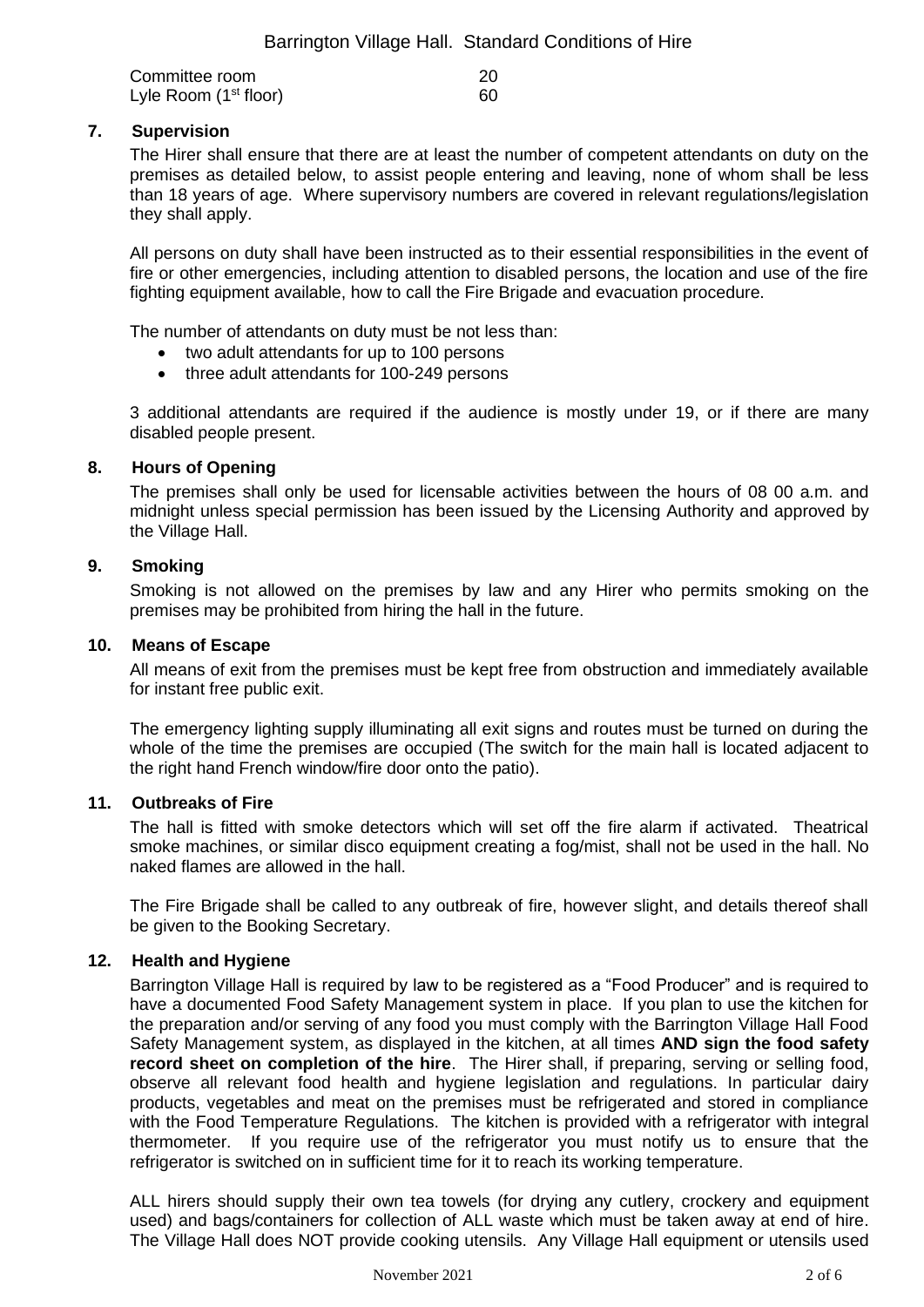must be thoroughly cleaned and dried and put away in their proper locations. If the dishwasher is used it must be drained and the filters cleaned at the end of the hire session.

Coronavirus (COVID-19). Hirers book the hall at their own risk and should follow Government and Local Authority Guidance.

# **13. Electrical Appliance Safety**

The Hirer shall ensure that any electrical appliances brought by them to the premises and used there shall be safe, in good working order, and used in a safe manner in accordance with the Electricity at Work Regulations 1989.

# **14. Indemnity**

The Hirer shall indemnify and keep indemnified each member of the Village Hall and the Village Hall's employees, volunteers, agents and invitees against (a) the cost of repair of any damage done to any part of the premises including the curtilage thereof or the contents of the premises (b) all claims, losses, damages and costs in respect of damage or loss of property or injury to persons arising as a result of the use of the premises (including the storage of equipment) by the Hirer, and (c) all claims, losses, damages and costs suffered or incurred as a result of any nuisance caused to a third party as a result of the use of the premises by the Hirer.

The Hirer shall take out adequate insurance, where required by the Village Hall, to insure the Hirer and members of the Hirer's organisation and invitees against the Hirer's liability above and all claims arising as a result of the hire and on demand shall produce the policy and current receipt or other evidence of cover to the Booking Secretary. Failure to produce such policy and evidence of cover will render the hiring void and enable the Booking Secretary to rehire the premises to another hirer.

If the hirer does not have adequate insurance and a claim is made against the Village Hall insurance policy for loss or damage attributable to the Hirer, or caused during the period of hire, the Hirer will be responsible for payment of the £500 excess on the Village Hall insurance policy.

#### **15. Accidents and Dangerous Occurrences**

The Hirer must report all accidents involving injury to the public to the Booking Secretary as soon as possible and complete the relevant section in the Village Hall's accident book which is held in the Committee room above the electricity payment meter. Any failure of equipment belonging to the Village Hall or brought in by the Hirer must also be reported as soon as possible. Certain types of accident or injury must be reported on a special form to the local authority. The Booking Secretary will give assistance in completing this form. This is in accordance with the Reporting of Injuries, Diseases and Dangerous Occurrences Regulations 1995 (RIDDOR).

# **16. Explosives and Flammable Substances**

The hirer shall ensure that:

- i. Highly flammable substances are not brought into, or used in any part of the premises and that
- ii. No internal decorations of a combustible nature (e.g. polystyrene, cotton wool) shall be erected without the consent of the management committee. No decorations are to be put up near light fittings.
- iii. No candles (except LED) or naked flames are allowed

#### **17. Heating**

The village hall is heated by underfloor heating and the cost is included in the hire charge. The Hirer shall ensure that NO heating appliances are brought onto the premises.

#### **18. Drunk and Disorderly Behaviour and Supply of Illegal Drugs**

The Hirer shall ensure that in order to avoid disturbing neighbours to the hall and avoid violent or criminal behaviour, care shall be taken to avoid excessive consumption of alcohol. Drunk and disorderly behaviour shall not be permitted either on the premises or in its immediate vicinity. Alcohol shall not be served to any person suspected of being drunk nor to any person suspected of being under the age of 18. Any person suspected of being drunk, under the influence of drugs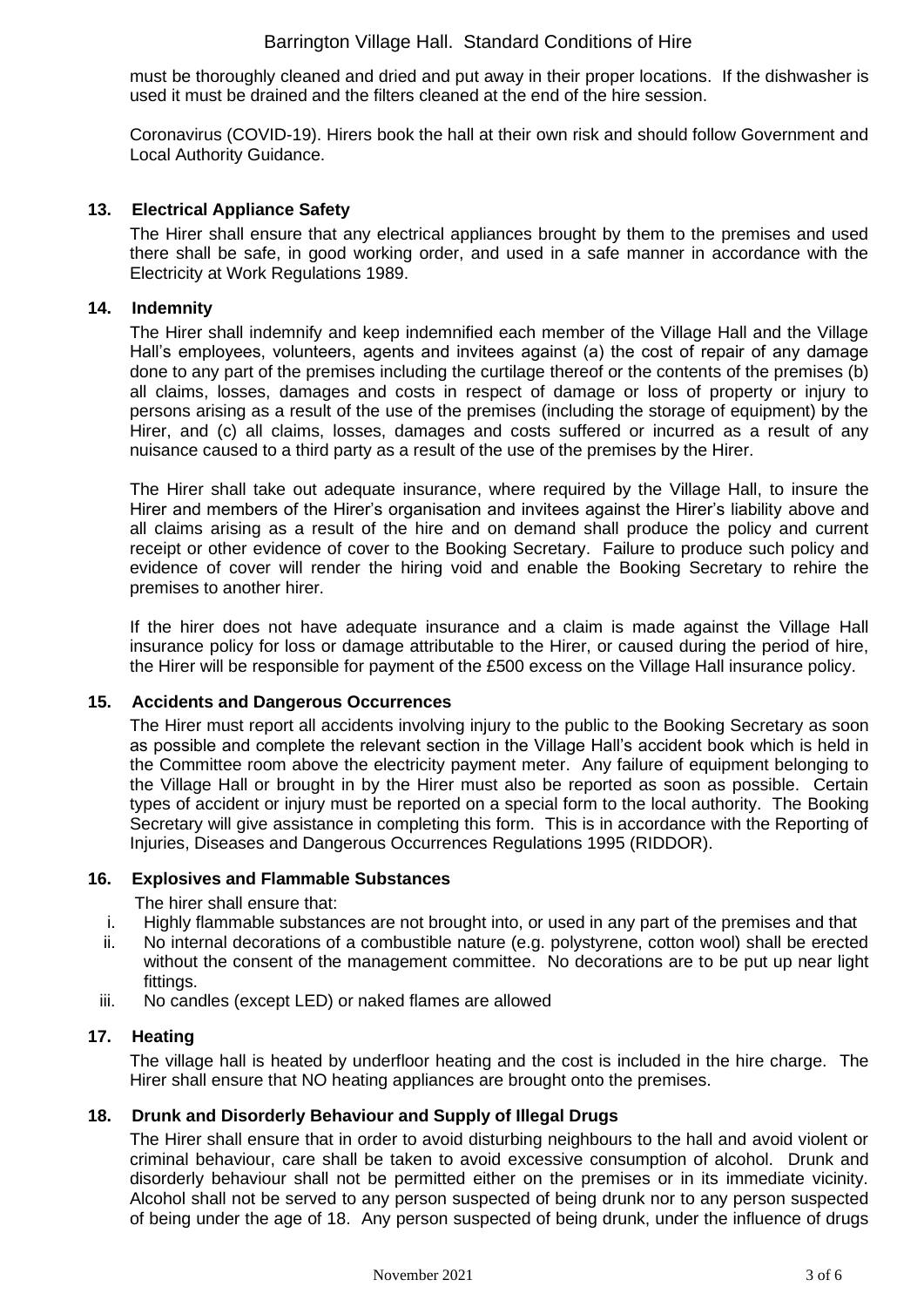or who is behaving in a violent or disorderly way shall be asked to leave the premises. No illegal drugs may be brought onto the premises.

Under no circumstances shall alcohol be allowed on the premises for teenage parties.

#### **19. Animals**

The Hirer shall ensure that no animals (including birds) except guide dogs are brought into the premises, other than for a special event or dog training classes as agreed to by the Village Hall. No animals whatsoever are to enter the kitchen at any time.

# **20. Compliance with The Children Act 1989**

The Hirer shall ensure that any activities for children under eight years of age comply with the provisions of The Children Act of 1989 and that only fit and proper persons who have passed the appropriate Criminal Records Bureau (CRB) checks have access to the children (checks may also apply where children over eight and vulnerable adults are taking part in activities). The Hirer must be aware of, and abide with, the Village Hall Child Protection Policy and shall provide the Village Hall with a copy of their Child Protection Policy on request.

# **21. Dangerous and unsuitable Performances**

Performances involving danger, or of a sexually explicit nature, shall not be given.

# **22. Film Shows**

Children shall be restricted from viewing age-restricted films classified according to the recommendations of the British Board of Film Classification.

# **23. Fly Posting**

The Hirer shall not carry out or permit fly posting or any other form of unauthorised advertisements for any event taking place at the premises, and shall indemnify and keep indemnified each member of the Village Hall accordingly against all actions, claims and proceedings arising from any breach of this condition. Failure to observe this condition may lead to prosecution by the local authority.

#### **24. Sale of Goods**

The Hirer shall, if selling goods on the premises, comply with Fair Trading Laws and any code of practice used in connection with such sales. In particular, the Hirer shall ensure that the total prices of all goods and services are prominently displayed, as shall be the organiser's name and address and that any discounts offered are based only on Manufacturers' Recommended Retail Prices.

#### **25. Cancellation**

If the Hirer wishes to cancel the booking before the date of the event and the Village Hall is unable to conclude a replacement booking, the question of the payment or the repayment of the fee shall be at the discretion of the Village Hall.

The Village Hall reserves the right to cancel this hiring by written notice to the Hirer in the event of:

- i. the premises being required for use as a Polling Station for a Parliamentary or Local Government election or by-election
- ii. the Village Hall Management Committee reasonably considering that (i) such hiring will lead to a breach of licensing conditions, if applicable, or other legal or statutory requirements, or (ii) unlawful or unsuitable activities will take place at the premises as a result of this hiring, or (iii) the hirer failing to comply with these conditions
- iii. the premises becoming unfit for the use intended by the Hirer
- iv. an emergency requiring use of the premises as a shelter for the victims of flooding, snowstorm, fire, explosion or those at risk of these or similar disasters.

In any such case the Hirer shall be entitled to a refund of any deposit already paid, but the Village Hall shall not be liable to the Hirer for any resulting direct or indirect loss or damages whatsoever.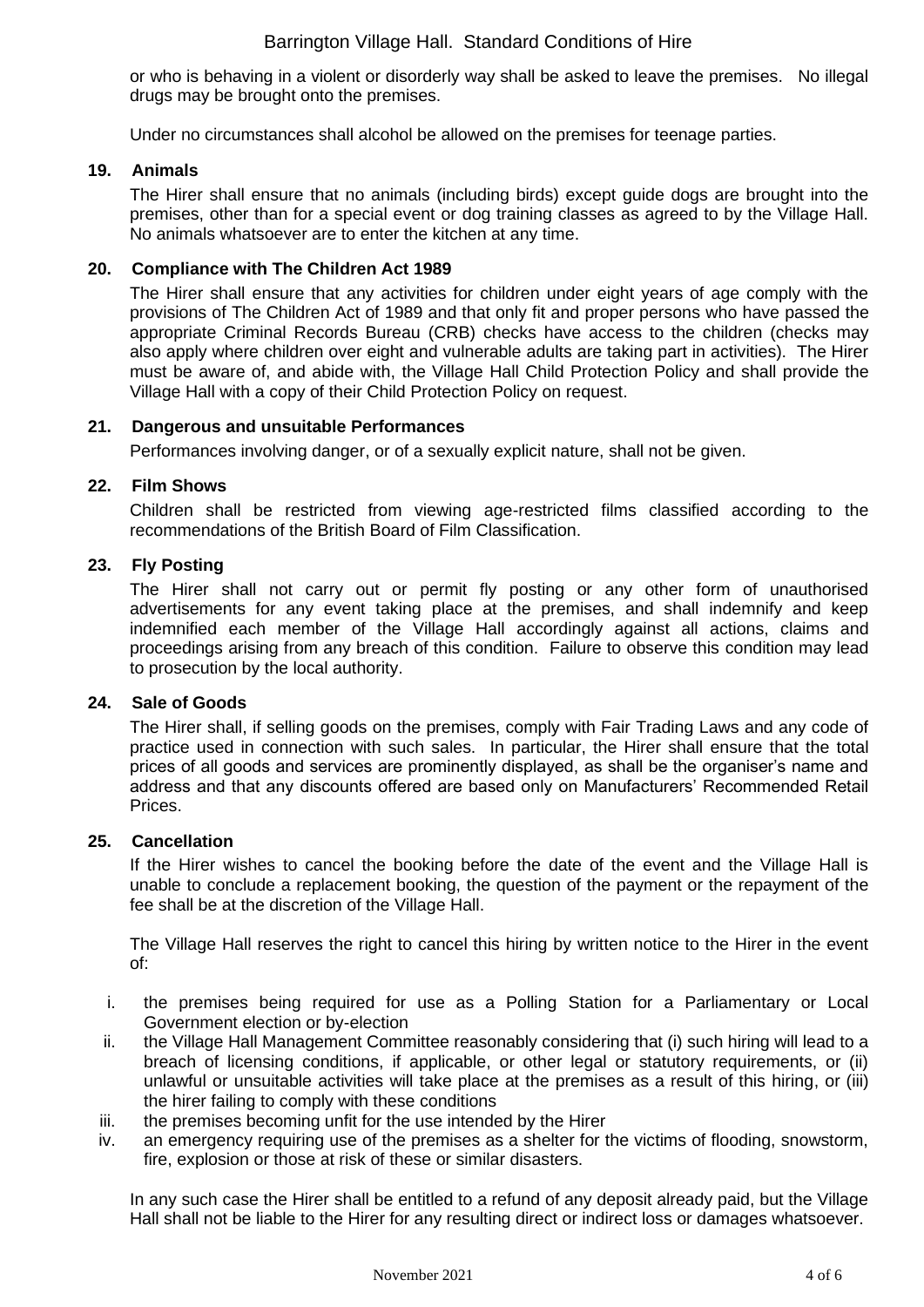# **26. Repeat bookings**

If the hirer wishes to extend the hire agreement for a regular booking the hirer must advise the Bookings Secretary of the required dates in advance who will then confirm availability. Failure to notify the Bookings Secretary in advance of the required dates may lead to the dates being offered to alternative hirers. Payment of regular bookings is by arrangement.

# **27. Chairs and tables**

The hall has a maximum of 200 chairs and 19 6ft x 2 ft tables plus 10 4ft x 2ft tables available within the hall hire cost. However, the hirer is responsible for placing tables and chairs for use in the hall and returning them to the appropriate storeroom at the end of the hire period, all in accordance with detailed guidance in each storeroom.

# **28. End of Hire**

The Hirer shall be responsible for leaving the premises and surrounding area in a clean and tidy condition, all tables and chairs stacked away and floors swept clean, all lights turned off, all external doors and windows properly locked and secured unless directed otherwise, any contents temporarily removed from their usual positions properly replaced, and **ALL** rubbish taken away all as per the guidance on the "End of session checklist for Hirers", otherwise the Village Hall shall be at liberty to make an additional charge or deduction from the Special Deposit.

# **29. Noise**

The Hirer shall ensure that the minimum of noise is made on arrival and departure, particularly late at night and early in the morning.

# **30. Stored Equipment**

The Village Hall accepts no responsibility for any stored equipment or other property brought on to or left at the premises, and all liability for loss or damage is hereby excluded. All equipment and other property (other than stored equipment) must be removed at the end of each hiring or fees will be charged for each day or part of a day at the hire fee per hiring until the same is removed.

The Village Hall may, at its discretion, in respect of failure by the Hirer:

- i. either to pay any storage charges due and payable or to remove the same within 7 days after the agreed storage period has ended
- ii. to remove any other property brought on to the premises for the purposes of the hiring within 7 days after the hiring

dispose of any such items by sale or otherwise on such terms and conditions as it thinks fit, and charge the Hirer any costs incurred in storing and selling or otherwise disposing of the same.

#### **31. No Alterations**

No alterations or additions may be made to the premises nor may any fixtures be installed or placards, decorations or other articles be attached in any way to any part of the premises without the prior written approval of the Booking Secretary. Any alteration, fixture or fitting or attachment so approved shall, at the discretion of the Booking Secretary, remain in the premises at the end of the hiring. It will become the property of the Village Hall unless removed by the hirer who must make good any damage caused to the premises by such removal to the satisfaction of the Booking Secretary.

#### **32. No Rights**

The Hire Agreement constitutes permission only to use the premises and confers no tenancy or other right of occupation on the Hirer.

#### **33. Precautionary Deposit**

The Village Hall, at their discretion, may require a precautionary deposit to be paid before the event to cover possible loss or damage to the premises and/or contents caused during the event, or any additional cleaning services required. The Hirer will be held responsible for all such loss or damage and any direct and consequential costs and/or loss of income. A precautionary deposit of £250 will be payable for all parties.